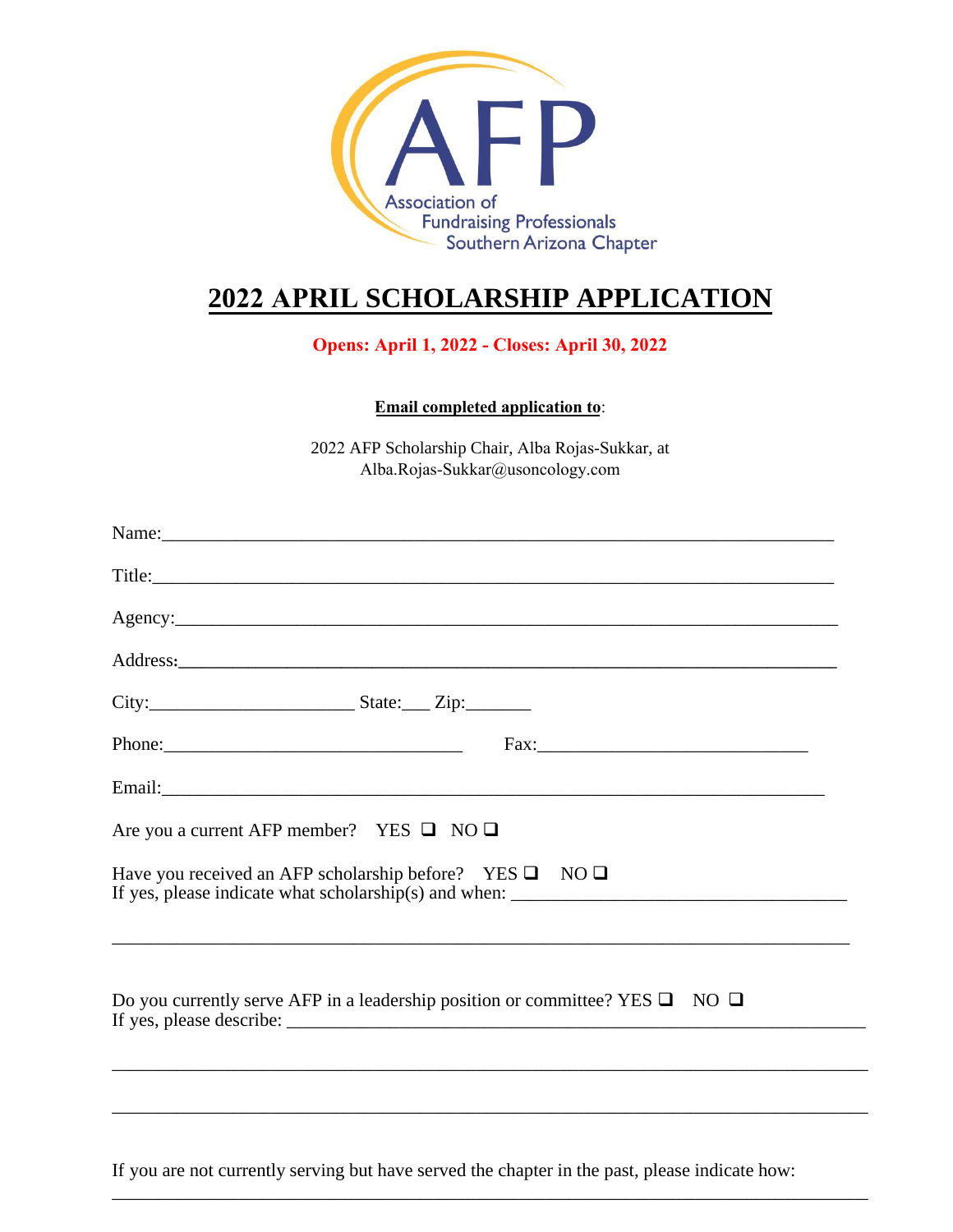What significant conferences/workshops have you attended in the past three years?

### **Receiving a scholarship from the AFP Southern Arizona Chapter, or from the AFP Foundation requires some commitments from the awardees and their agency.**

\_\_\_\_\_\_\_\_\_\_\_\_\_\_\_\_\_\_\_\_\_\_\_\_\_\_\_\_\_\_\_\_\_\_\_\_\_\_\_\_\_\_\_\_\_\_\_\_\_\_\_\_\_\_\_\_\_\_\_\_\_\_\_\_\_\_\_\_\_\_\_\_\_\_\_\_\_\_\_\_\_

\_\_\_\_\_\_\_\_\_\_\_\_\_\_\_\_\_\_\_\_\_\_\_\_\_\_\_\_\_\_\_\_\_\_\_\_\_\_\_\_\_\_\_\_\_\_\_\_\_\_\_\_\_\_\_\_\_\_\_\_\_\_\_\_\_\_\_\_\_\_\_\_\_\_\_\_\_\_\_\_\_

### **Commitments include the following:**

- Notification of change of job or position to the AFP President;
- Active within the Development profession at the time of scholarship period;
- **Permission from your agency director to apply for a scholarship;**
- A financial commitment for the remaining conference fees and expenses (such as air and ground travel, meals, room and conference fee balance);
- A commitment to participate and attend all of the conference sessions;
- **As a new scholarship recipient, we are requiring you sit on our local chapters National Philanthropy Day committee.**

#### **Background Information:**

| 2. Time you been responsible for fundraising at your present organization? _____ Yrs ____ Months |  |
|--------------------------------------------------------------------------------------------------|--|
| 3. What % of your job is fundraising? ___________%                                               |  |
| 4. Why should you be selected to receive a scholarship?                                          |  |
| 5. Why is your agency unable to pay?                                                             |  |
|                                                                                                  |  |
| 6. How many people (full time equivalency) are currently assigned to development in your         |  |
| 7. Are any other people in your organization members of AFP?                                     |  |
|                                                                                                  |  |
|                                                                                                  |  |